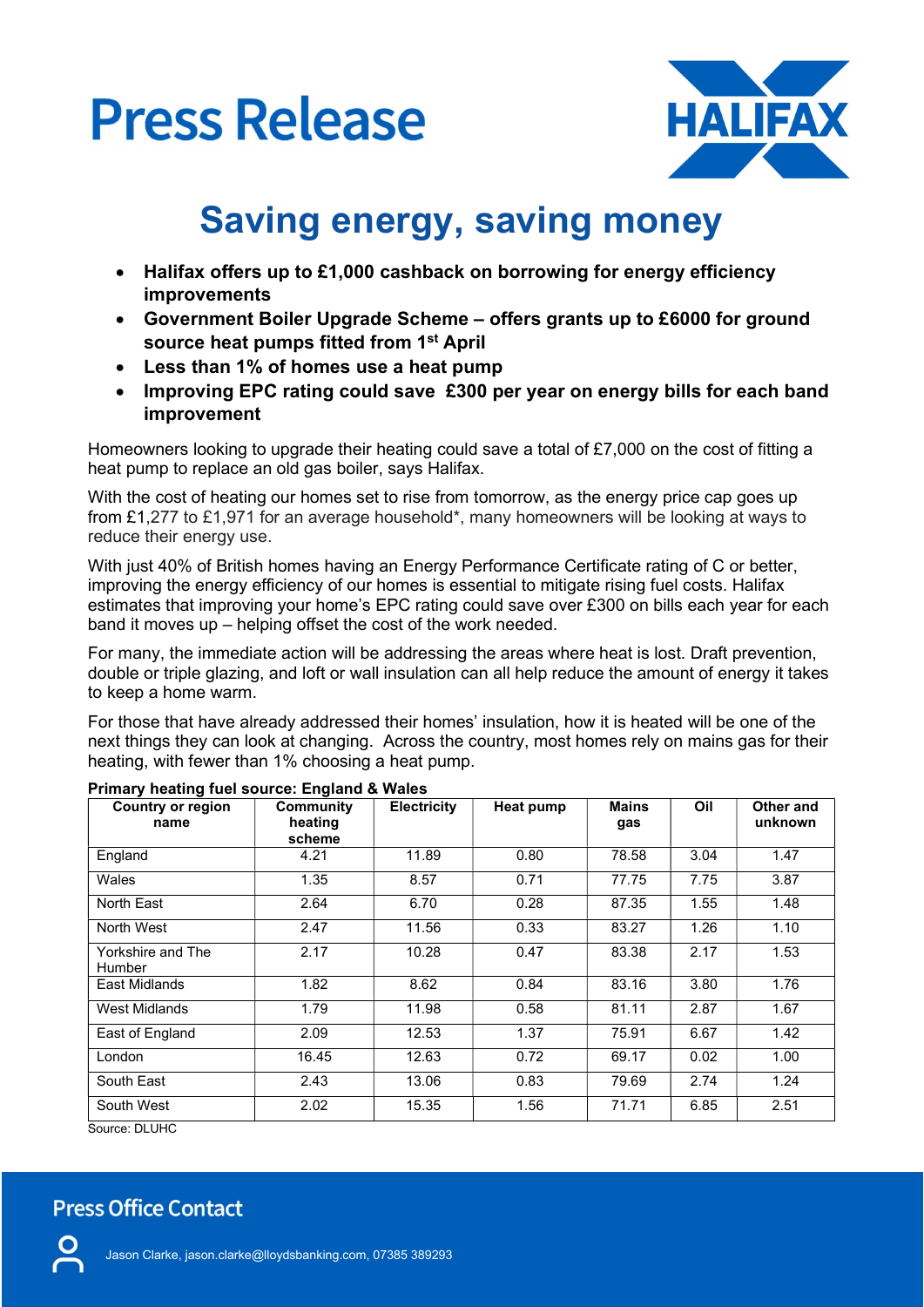# **Press Release**



For well-insulated homes, a heat pump that uses the warmth in the atmosphere or under the ground can be a good option. The cost of a heat pump is higher than that of a replacement gas boiler and some may see this as a financial barrier. However, the combination of two schemes could reduce the cost by as much as £7,000, making a heat pump much closer to the cost of a gas boiler.

For homeowners and buyers, who are borrowing against their property to fund energy efficiency improvements, Halifax is currently offering cashback on a range of work through its Green Living Rewards offer, including £1,000 for those installing a heat pump. And from tomorrow, homeowners could qualify for a grant of up to £6,000 to fit a heat pump with the launch of the Government's Boiler Upgrade Scheme (see Editors' Notes).

Andrew Asaam, Mortgages Director, Halifax, said: "The cost of heating our homes has risen dramatically this year, and people will be looking at how they can reduce that both quickly and over the long term. Simple changes like extra loft insulation and draft exclusion can make a difference for relatively little outlay.

"For those who need to make more significant improvements, are at the point where they need to update windows or a boiler, or just want to lower their carbon footprint, the investment can be more significant

"With our Green Living Rewards cashback offer, we hope to support these homeowners with some of the bigger energy efficiency improvements they might want to make, like better insulation, solar panels, or a heat pump."

## ENDS

## Notes to Eds:

This information is intended for the sole use of journalists and media professionals.

## Green Living Reward

The offer is for a limited period and is available in-branch, online or by phones, and is available through Bank of Scotland. A matching offer is available for Lloyds Bank mortgage customers.

Full details can be found at: Green Living Reward | Halifax

## Rules

To qualify for the Green Living Reward (we will call this the Reward) you must:

- Be raising funds through a Halifax mortgage on a property for qualifying energy efficiency improvements on that property. The Reward is available to customers purchasing their first home, moving to a new home, or purchasing a buy to let property. The Reward is also available to existing Halifax mortgage customers borrowing more for home improvements and customers remortgaging to us from another lender and borrowing more for home improvements.
- Apply directly online via our Halifax or Bank of Scotland branch, websites or by telephone between 7<sup>th</sup> February 2022 and 31st July 2022
- Register for the Reward by 31<sup>st</sup> August 2022
- Complete your mortgage transaction and the improvements, and have told us that you have completed them including submission of your invoice evidence by 28<sup>th</sup> February 2023
- For further guidance on invoice submission please see the FAQs

## **Press Office Contact**